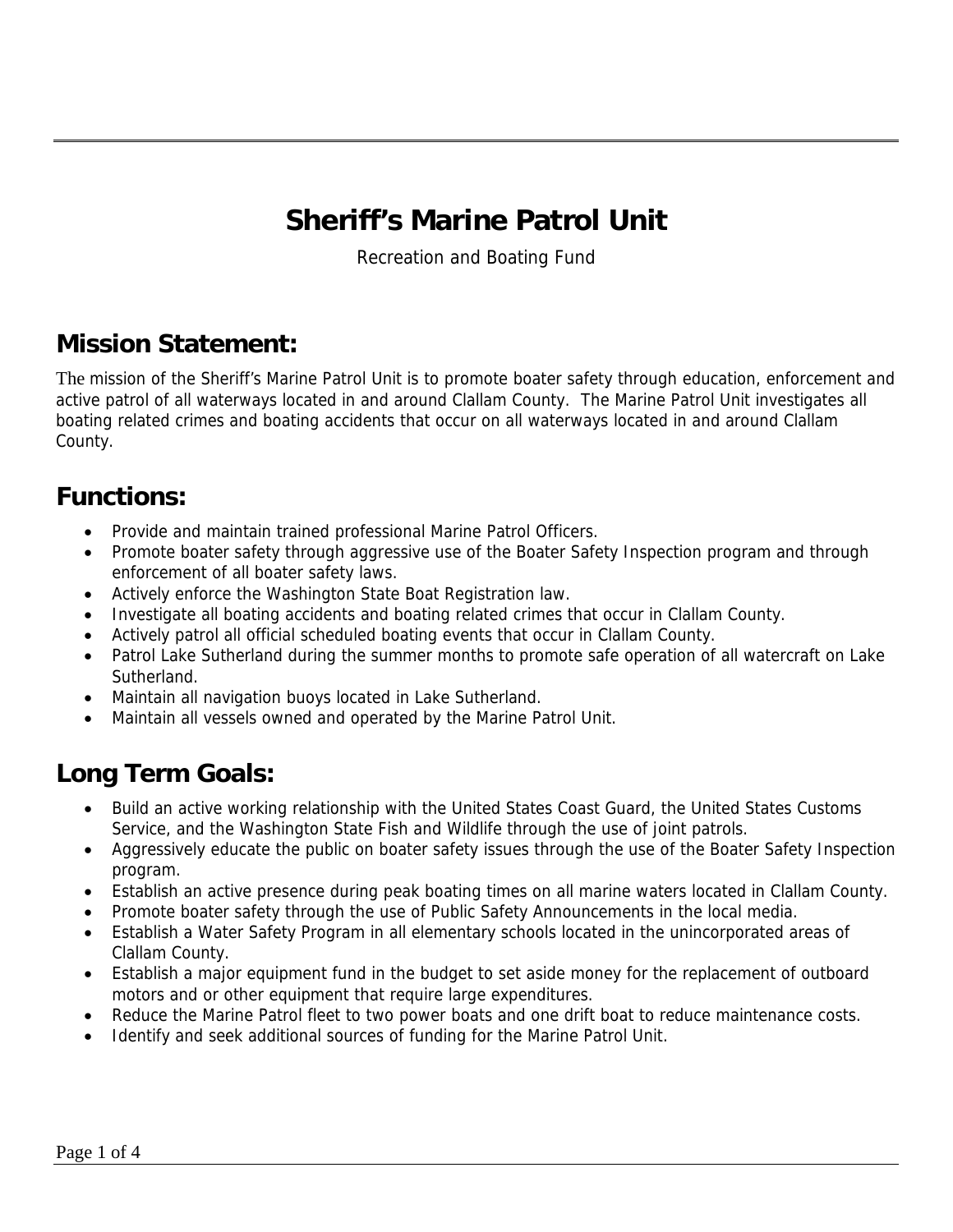#### **Short Term Objectives:**

- Adjust the budget so additional funds can be used for wages and benefits to increase patrol hours.
- Increase Marine Patrol Unit's activity for State Park's reporting requirements.
- Standardize the uniforms worn by Marine Patrol personnel to save money.
- Sell the 28' Shark Cat which has been declared surplus property.
- Use funds from the sell of the Shark Cat to refit and re-power the Whaler with a more economical and less polluting outboard motor.
- Establish a major equipment replacement fund with the money left over from the sell of the Shark Cat.
- Setup a maintenance schedule for all vessels owned and operated by the Marine Patrol Unit.
- Refit and commission the 19' Zodiac for patrol.
- Identify all boating related events that occur in Clallam County and schedule personnel and vessels to patrol those events.

## **Accomplishments in 2007:**

- Completed 118 vessel inspections.
- Public Safety Announcements for boater safety on KONP Port Angeles and KVAC Forks radio stations.
- 15 buoys constructed and 19 buoys reset in Lake Sutherland.
- Attended 7 public events to promote boater safety.
- Approval of the sale of the Shark Cat.

#### **Performance Indicators:**

- Statistical tracking and review of boating safety incidents, injuries and property damage.
- Year to year comparison analysis of safety training programs and their content.

|                                                                | 2005 Actual | 2006 Actual | 6/30/07<br>Actual | 2008<br>Estimated |
|----------------------------------------------------------------|-------------|-------------|-------------------|-------------------|
| Reportable activity to Washington State Parks                  | 170         | 120         | 120               | 500               |
| Hours spent actively patrolling waterways                      | 5           | 118         | 118               | 350               |
| Number of Safety Inspections completed                         | 10          | Q           | 9                 | 40                |
| Citations written for boater safety violations                 | 35          |             |                   | 50                |
| Citations written for vessel registration violations           | 0           |             |                   | 3                 |
| Boater education programs given to the public                  | 9           | 9           | ⇁                 | 16                |
| Public events attended by the Unit to promote<br>safe boating. | 0           | 40          | 40                | 75                |

#### **Workload Indicators:**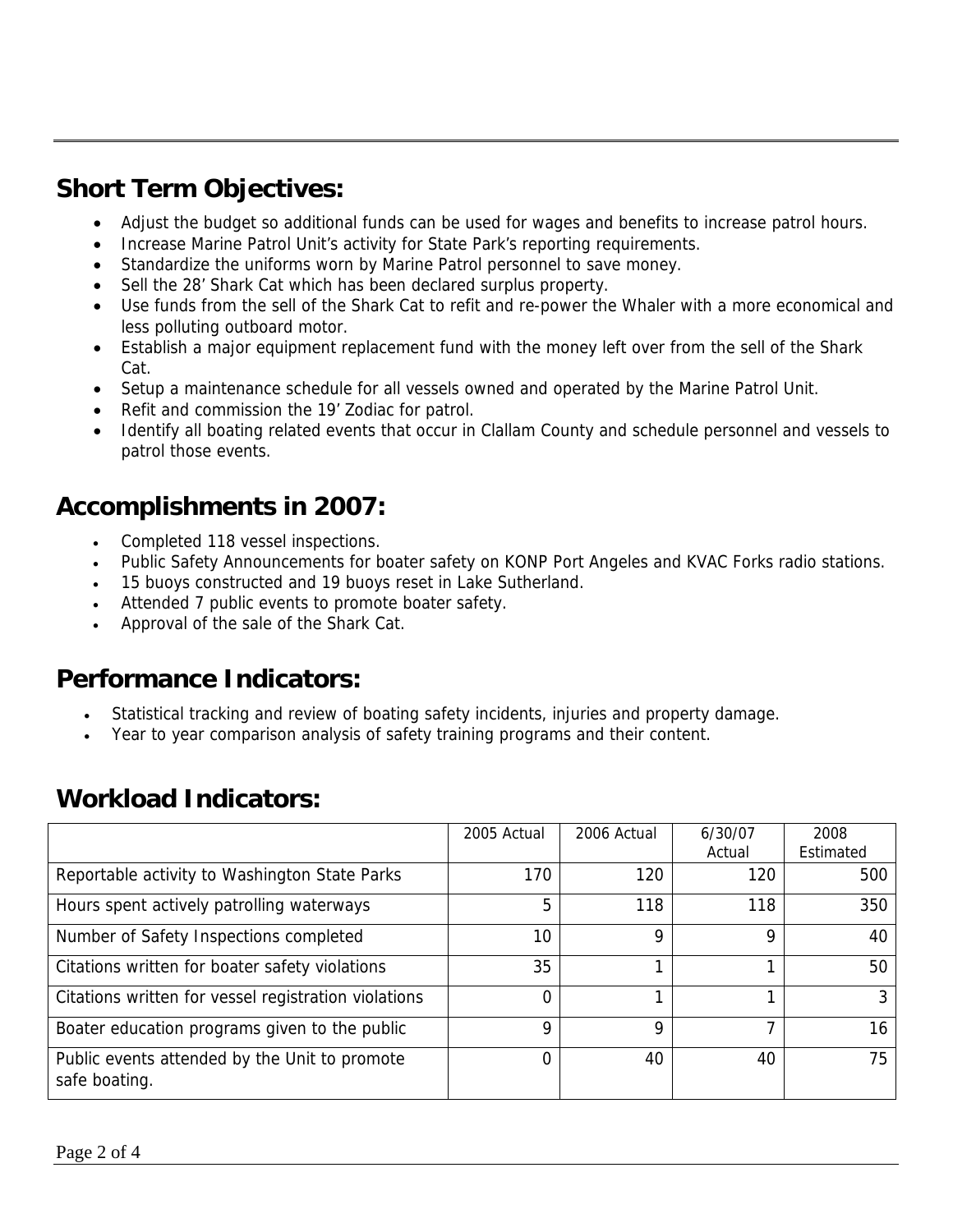# **Operating Budget**

#### **Revenues:**

|                                | 2005 Actual    | 2006 Actual    | 6/30/07<br>Actual | 2008<br><b>Budget</b> |
|--------------------------------|----------------|----------------|-------------------|-----------------------|
| <b>Beginning Fund Balance</b>  | 25,120         | 12,797         | 16,397            | 62,687                |
| Taxes                          | 0              | $\Omega$       | 0                 | O                     |
| Licenses and Permits           | $\overline{0}$ | $\mathbf 0$    | 0                 | 0                     |
| Intergovernmental Revenues     | 34,813         | 34,661         | 35,071            | 70,249                |
| Charges for Goods and Services | $\overline{0}$ | $\overline{0}$ | 0                 | 0                     |
| <b>Fines and Forfeits</b>      | 5,981          | $\overline{0}$ | 0                 | 5,000                 |
| <b>Miscellaneous Revenues</b>  | $\overline{0}$ | $\Omega$       | 0                 | $\Omega$              |
| Non Revenues                   | $\overline{0}$ | $\overline{0}$ | 0                 | 0                     |
| <b>Other Financing Sources</b> | 51,628         | $\mathbf 0$    | 0                 | 0                     |
| <b>General Tax Support</b>     | 0              | $\mathbf 0$    | 0                 | 0                     |
| <b>TOTAL</b>                   | \$117,542      | \$47,458       | \$51,468          | \$137,936             |

## **Expenditures:**

|                                        | 2005 Actual | 2006 Actual | 6/30/07  | 2008          |
|----------------------------------------|-------------|-------------|----------|---------------|
|                                        |             |             | Actual   | <b>Budget</b> |
| Salaries and Wages                     | 54,356      | 8,499       | 9,560    | 12,000        |
| <b>Personnel Benefits</b>              | 7,999       | 2,540       | 2,247    | 1,567         |
| <b>Supplies</b>                        | 3,248       | 8,106       | 4,839    | 5,500         |
| Other Services and Charges             | 7,609       | 6,811       | 5,735    | 8,060         |
| <b>Intergovernmental Services</b>      | 0           | 0           | $\Omega$ | $\Omega$      |
| <b>Interfund Payments for Services</b> | 31,533      | 5,106       | 56       | 8,960         |
| Capital Outlay                         | $\Omega$    | $\Omega$    | 0        | 20,000        |
| <b>Ending Fund Balance</b>             | 12,797      | 16,396      | 29,031   | 81,849        |
| <b>TOTAL</b>                           | \$117,542   | \$47,458    | \$51,468 | \$137,936     |